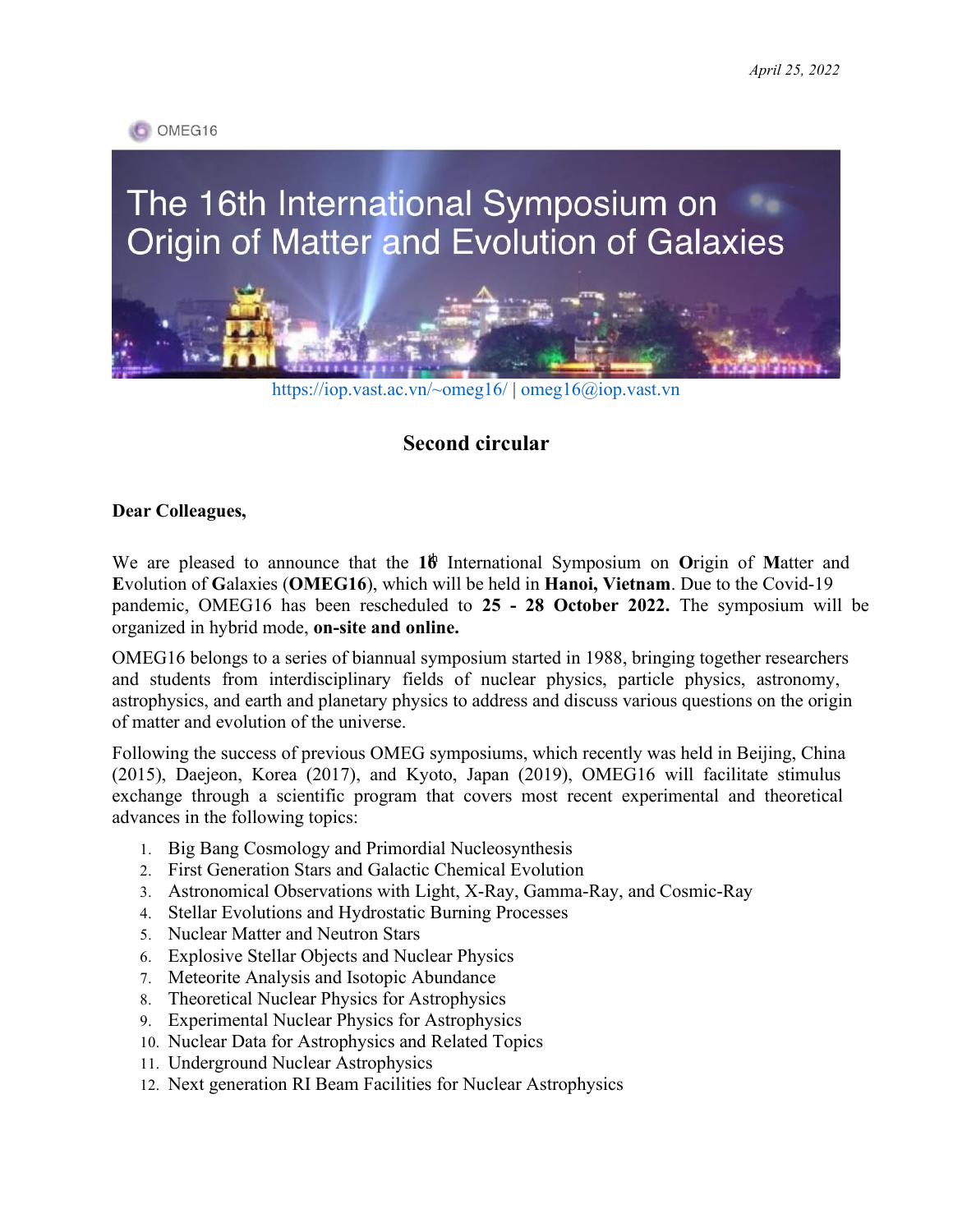# **Venue**

About 30 minutes by taxi/bus from the Noi Bai International Airport (HAN) to the center of Hanoi. The symposium venue will be informed in the next circular.

# **Proceedings**

All accepted papers will be published in "**Communications in Physics**",

(ISSN 0886 – 3166, founded by the Vietnam Academy of Science and Technology)

The journal has published quarterly in English since 1991 on new results of theoretical and experimental research works in all fields of physics.

# **Important dates**

Call for abstract: April  $15<sup>th</sup>$ , 2022 Deadline of abstract submission: July 31<sup>st</sup>, 2022 Registration: April  $15<sup>th</sup>$  – October 24<sup>th</sup>, 2022

# **Abstract submission guideline**

Please follow the instructions here:

# <https://iop.vast.ac.vn/~omeg16/registration/>

and fill the submission form with the title, author list, content (about 300 words), main topic, and contribution type (oral/poster).

# **Website and Contact address**

OMEG16 Website: https://iop.vast.ac.vn/~omeg16/ Email: omeg16@iop.vast.vn

# **Symposium fee**

Will be informed later.

# **Committees**

# **International Advisory Committee**

Wako Aoki (NAOJ, Japan) Tim Beers (Nat'l Optical Astronomical Observatory, USA) Carlos Bertulani (Texas A&M Univ., USA) Alain Coc (Paris-Sud Univ., France) Roland Diehl (MPI, Germany) Pham Ngoc Diep (National Space Center, Vietnam) Valdir Guimaraes (Univ. Sao Paulo, Brazil) Kevin Insik Hahn (IBS, Korea) Wick Haxton (Univ. California Univ., Berkeley, USA) Alex Heger (Monash Univ., Australia) Toshitaka Kajino (Beihang Univ., China) Takahiro Kawabata (Osaka Univ., Japan)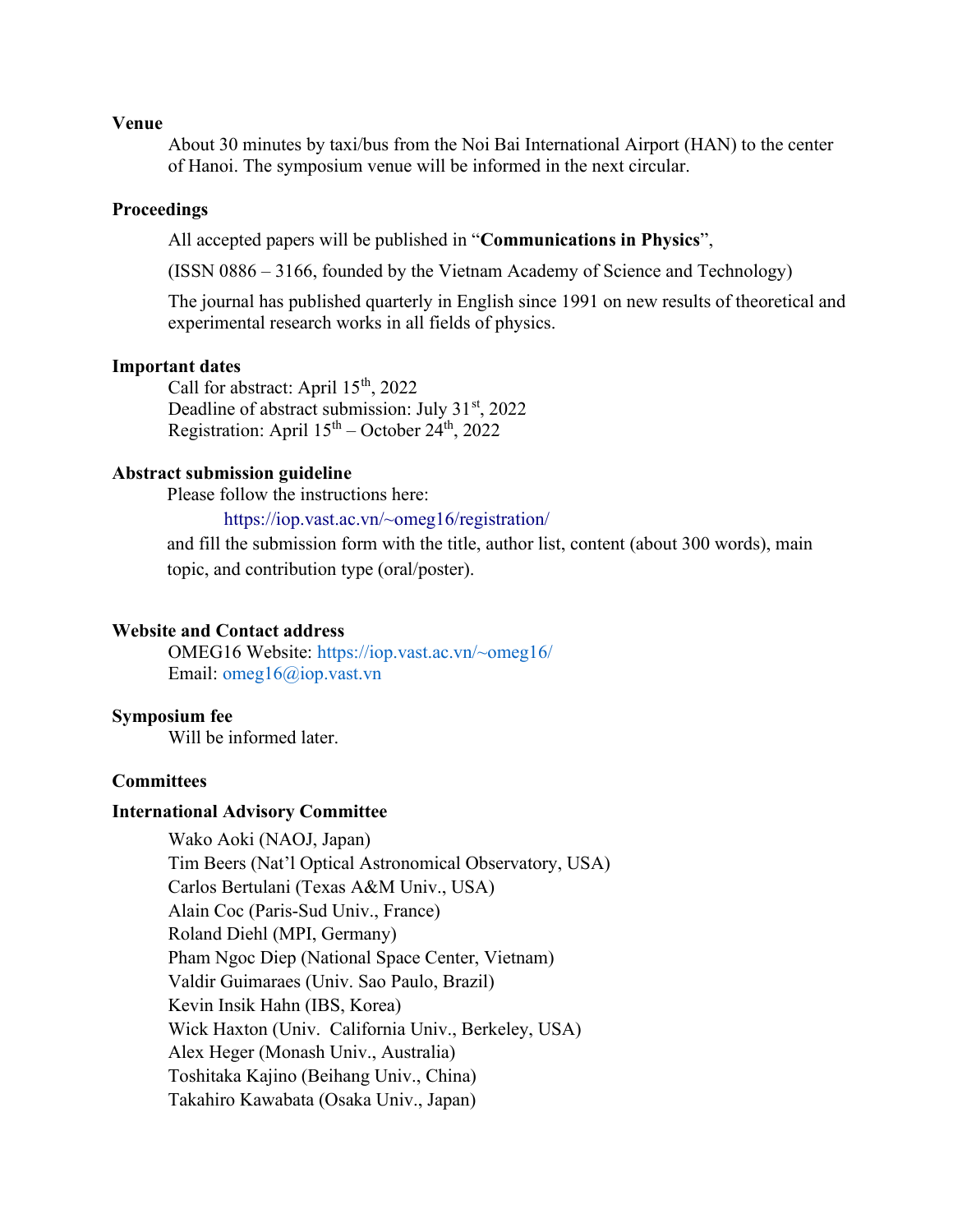Le Hong Khiem (IOP, VAST, Vietnam) Chiaki Kobayashi (Univ. Hertfordshire, UK) Shigeru Kubono (RIKEN, Japan) Weiping Liu (China Institute of Atomic Energy) Grant James Mathews (Notre Dame Univ., USA) Hironari Miyatake (KEK Wako Nuclear Science Center, Japan) Shunji Nishimura (RIKEN, Japan) Ken'ichi Nomoto (IPMU, Univ. Tokyo, Japan) Hendrick Schatz (Michigan State Univ., USA) Tatsushi Shima (RCNP, Japan) Michael Smith (ORNL, USA) Claudio Spitaleri (INFN-LNS, Italy) Xiao Dong Tang (IMP, China) Friedel Thielemann (Univ. Basel, Switzerland) Livius Trache (IFIN-HH, Romania) Dinh Van Trung (IOP, Vietnam) Hiroaki Utsunomiya (Konan Univ., Japan) Shinya Wanajo (MPI, Germany) Philip Woods (Univ. Edinburgh, UK) Hidetoshi Yamaguchi (CNS, Univ. Tokyo, Japan)

# **Program Committee**

Wako Aoki (NAOJ, Japan) Myung-Ki Cheoun (Soongsil Univ., Korea) Pham Ngoc Diep (National Space Center, Vietnam) Kevin Insik Hahn (IBS, Korea) JunJiang He (Beijing Normal Univ., China) Toshitaka Kajino (Beihang Univ., China) LeHong Khiem (IOP, Vietnam) Chiaki Kobayashi (Univ. Hertfordshire, UK) Shigeru Kubono (RIKEN, Japan) Weiping Liu (China Institute of Atomic Energy) Shigehiro Nagataki (RIKEN, Japan) Shunji Nishimura (RIKEN, Japan) Akira Ohnishi (YITP, Kyoto Univ., Japan) Toru Tamagawa (RIKEN, Japan) Xiao Dong Tang (IMP, China) Kentaro Terada (Osaka Univ., Japan) Dinh Van Trung (IOP, Vietnam), Shinya Wanajo (MPI, Germany) Hidetoshi Yamaguchi (CNS, Univ. Tokyo, Japan) Yu Hu Zhang (IMP, China)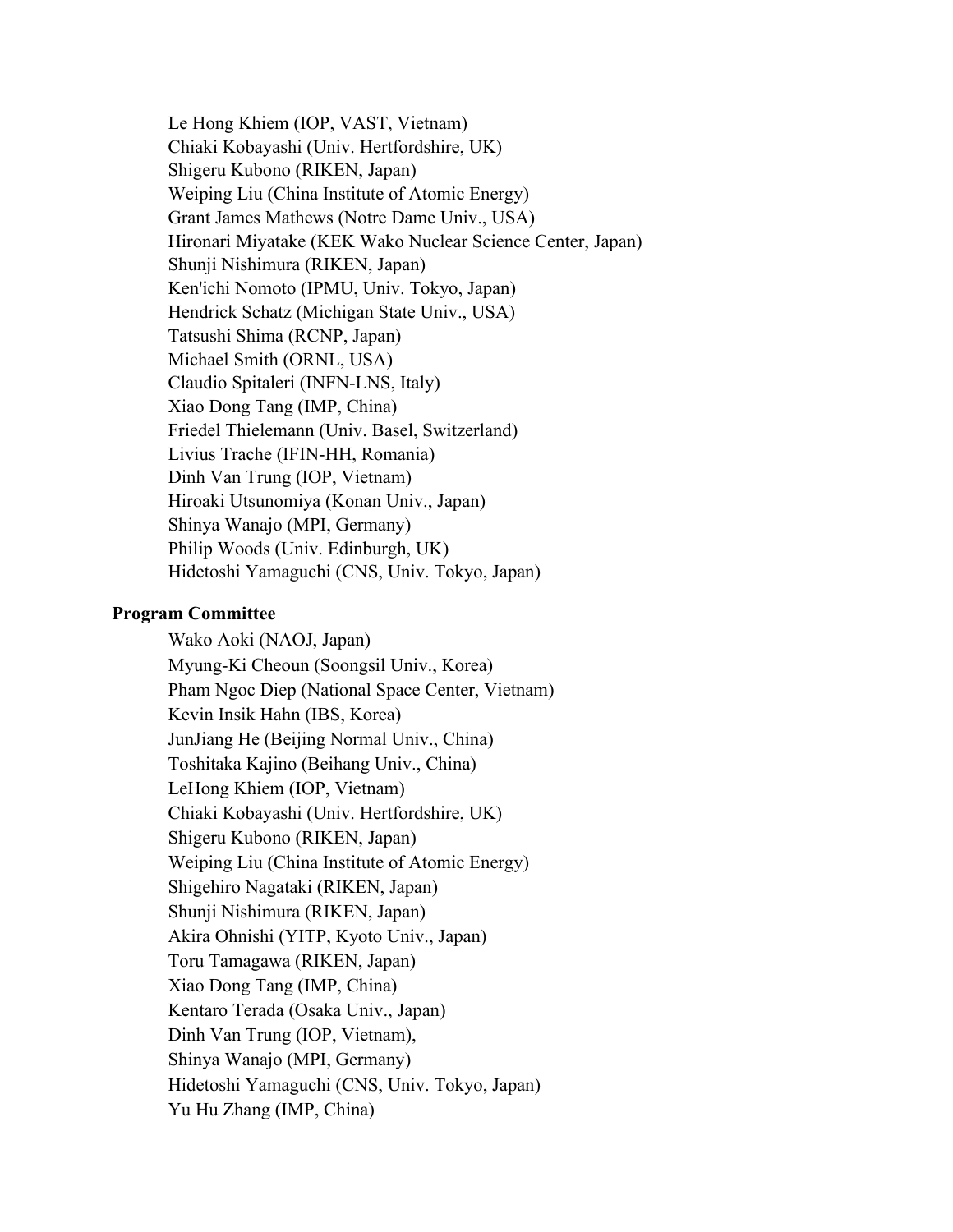# **Local Organizing Committee**

# **Le Hong Khiem (IOP, Vietnam) – Symposium Chair**

Dam Nguyen Binh (Cyclotron Center, 108 Military Central Hospital, Vietnam) Le Xuan Chung (Vietnam Atomic Energy Institute) Pham Ngoc Diep (National Space Center, Vietnam) Pham Van Duong (IOP, Vietnam) Nguyen Ngoc Duy (Sungkyunkwan Univ., Korea) Nguyen Quang Hung (IFAS, Duy Tan Univ., Vietnam) Nguyen Van Kha (IOP, Vietnam) Pham Hong Minh (IOP, Vietnam) Bui Thi Nhung (IOP, Vietnam) Dinh Van Trung (IOP, Vietnam) Nguyen Xuan Tu (IOP, Vietnam) Do Hoang Tung (IOP, Vietnam) Nguyen Thi Khanh Van (IOP, Vietnam)

# **Scientific Secretaries**

Le Xuan Chung (Vietnam Atomic Energy Institute) Pham Ngoc Diep (National Space Center, Vietnam) Nguyen Ngoc Duy (Sungkyunkwan Univ., Korea)

# **Hosts and Sponsors**

- Vietnam Academy of Science and Technology
- Institute of Physics
- International Center of Physics
- Center for Nuclear Study, the University of Tokyo
- The National Foundation for Science and Technology Development
- Falculty of Physics, VNU University of Science, Vietnam National University